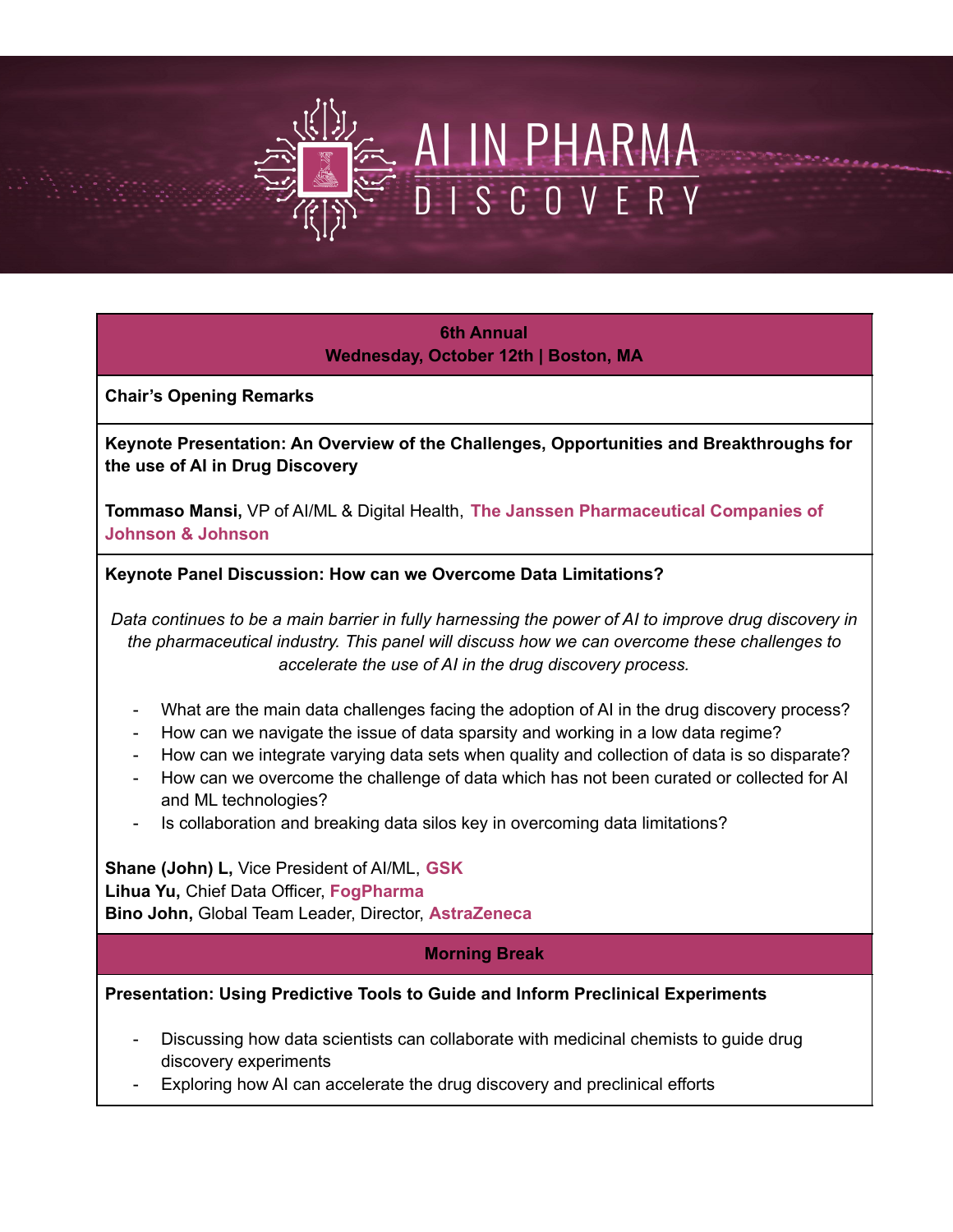Integrating predictive tools into the drug discovery workflow

**Charles O'Donnell,** Vice President, Head of Computational Genomics and Data Sciences, **Omega Therapeutics**

**Panel: How do we Address the Cultural Problems Within the Drug Discovery Industry to Shift to a Data-driven Culture?**

- Exploring how we can shift to a new way of doing things which not everyone within the pharmaceutical industry is fully on board with
- Addressing the issue of not having enough skilled and trained professionals
- Discussing how data scientists can work with medicinal scientists to improve the models and generated data

**Jiye Shi,** AVP, Head of Computational Design and Automation Platforms, **Eli Lilly & Company Patrick Riley**, SVP, AI, **Relay Therapeutics**

**Jeremy Jenkins,** US Head Chemical Biology & Therapeutics, **Novartis Institutes for BioMedical Research**

**Lunch**

### **Case Study: Using AI in Small Molecule Design**

- A deep dive into how AI can augment medicinal chemists in designing small molecule drug
- Discussing how AI tools can be used for triaging the number of molecules down
- Exploring the successes and challenges of using AI in small molecule drug design

### **Marcel Hop**, Vice President, **Genentech**

### **Case study: Leveraging AI for Drug Discovery**

- How Aria's AI platform reveals novel biology and their strategic advantage
- Discussing how this platform has been used to produce pre-clinical data for developing drugs against Lupus
- Exploring snapshots of other pipeline programs, with preclinical data

### **Aaron Daugherty**, Vice President, Discovery, **Aria Pharmaceuticals**

### **Case Study: Harnessing NLP in the Drug Discovery Process**

- Leveraging knowledge graphs to drive and guide the decision making in the drug discovery process
- Discussing how we can harness AI tools to turn disease landscapes into targets

**Peter Henstock**, AI & ML Technical Lead, **Pfizer**

**Afternoon Break**